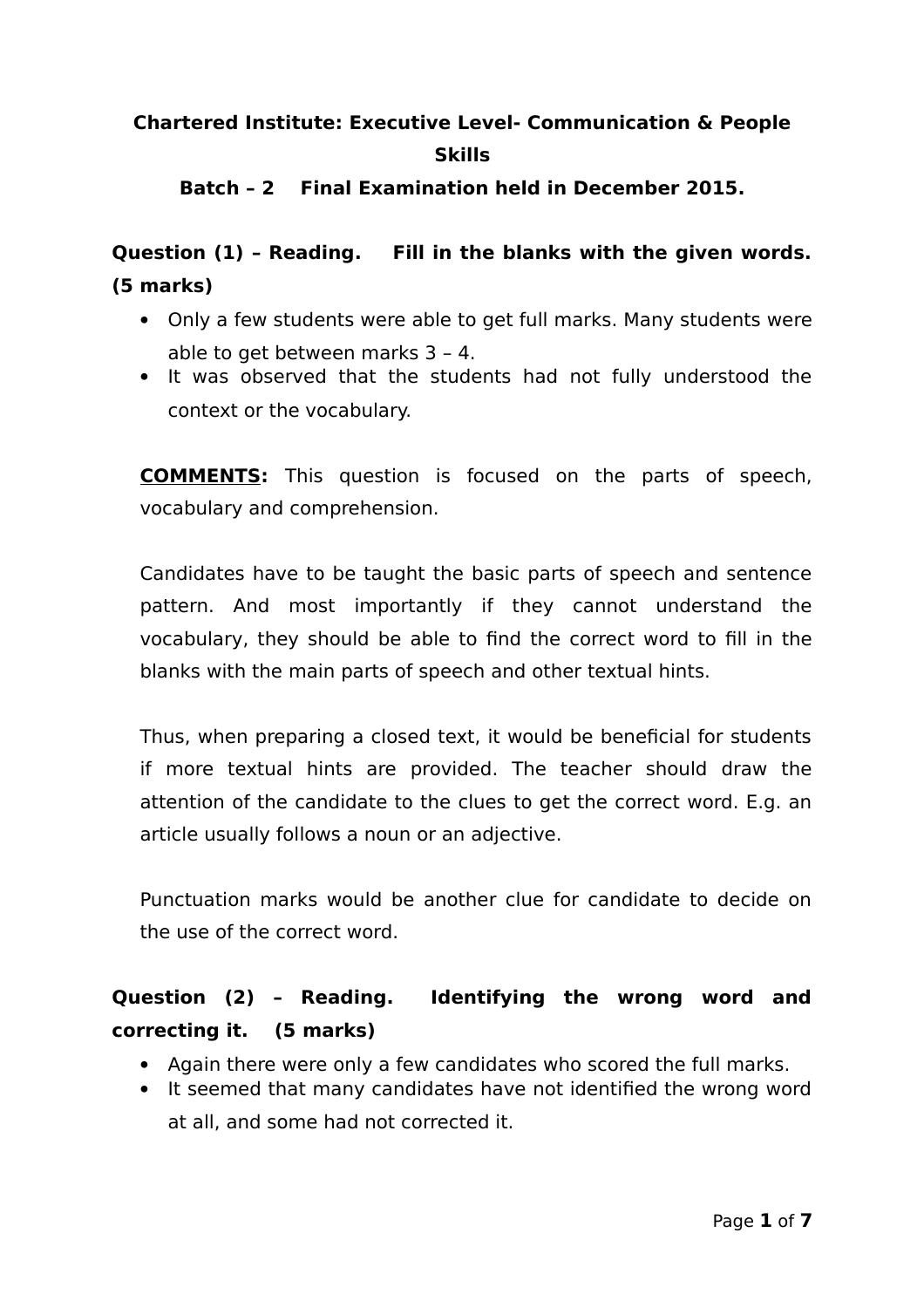**COMMENTS:** This question mainly focused on Grammar. It showed that many did not know their basic grammar, or else the context was so difficult for them to understand that they did not understand the obvious error. More practice in answering this type of tasks would help them. The candidates should be taught from the simple to the complex in identifying the wrong word.

If the candidate ignored the level of the vocabulary, the errors were simple basic grammatical errors.

## **Question (3) – Reading. Read the passage in Microsoft and answer the questions. (10 marks)**

- Many candidates were able to obtain high marks for this question.
- The candidates were not given instructions to write the alphabet corresponding to their choice or the whole answer. While marking it was a little difficult. If the students were asked to write the alphabet corresponding to the correct answer, it would have been better.
- The most difficult question was the (viii) and (ix) as it gave the students to write the meaning of the pronouns.

**COMMENTS:** The candidates should have more experience in writing short answers, although they are expected to write short answers, they had not given short answers, but rather full answers and imbedded answers. These answers did not earn marks.

Although the passage was fairly easy and the content was authentic and closer the lives of the candidates, they were able to score marks.

### **Question (4) – Reading. Read the passage and answer the questions. (12 marks)**

- A fair number of candidates had obtained marks in the range 10 12.
- The main question that candidates had found difficulty in answering was  $-(v)$ .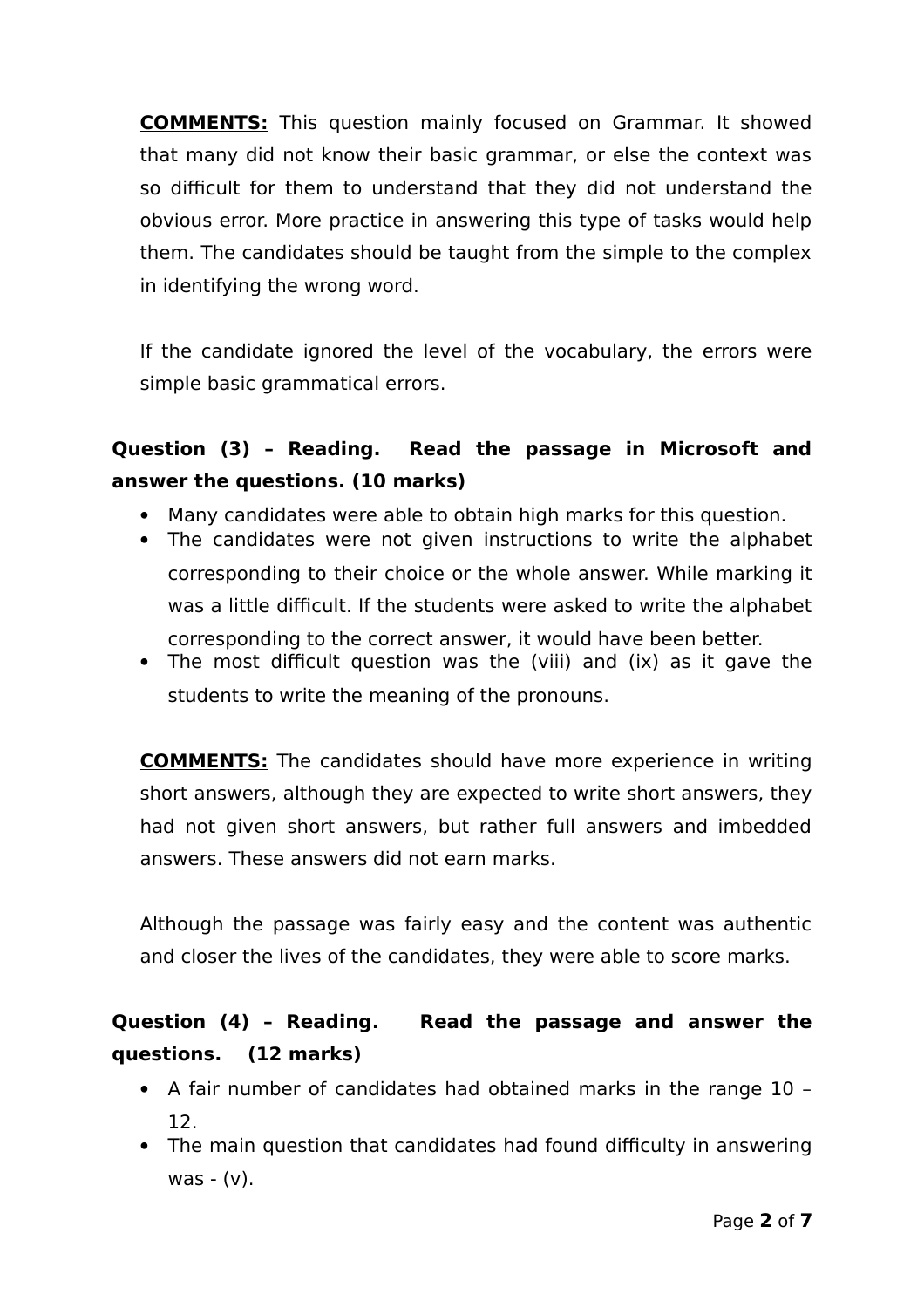Serious grammatical errors that had a significant impact on the meaning was given half marks. (Insignificant grammar errors and spelling errors were not penalized).

**COMMENTS:** Although the passage was more complex than the passage given on question (3), the marks obtained by students show that many of the students have attempted this question very confidently.

Therefore it is suggested that the candidates should be exposed to many reading techniques in the classroom. The class should be well supervised, answers should be corrected in the class itself and feedback should be given individually. The candidates must practice the art of writing short answers.

In general, for reading questions (3) and (4), if explicit instructions had been given to write short answers, students would not have attempted to take the entire lot of sentences from the paragraphs in giving the answers.

## **Question (5) – Writing. Compare the information given on the two graphs and write about 150 – 200 words. (10 marks)**

- The candidates had to explain the most salient points and also to compare the two graphs.
- No one obtained full marks and only a few exceeded the half mark range.
- The marks were allocated by awarding 5 marks for the content and 5 marks for the appropriate use of language, grammar and vocabulary.
- The number of words were also taken into consideration when giving marks to the content. Descriptions exceeding 250 were penalized.
- One of the salient points were the final finding of the candidate after looking at the two graphs.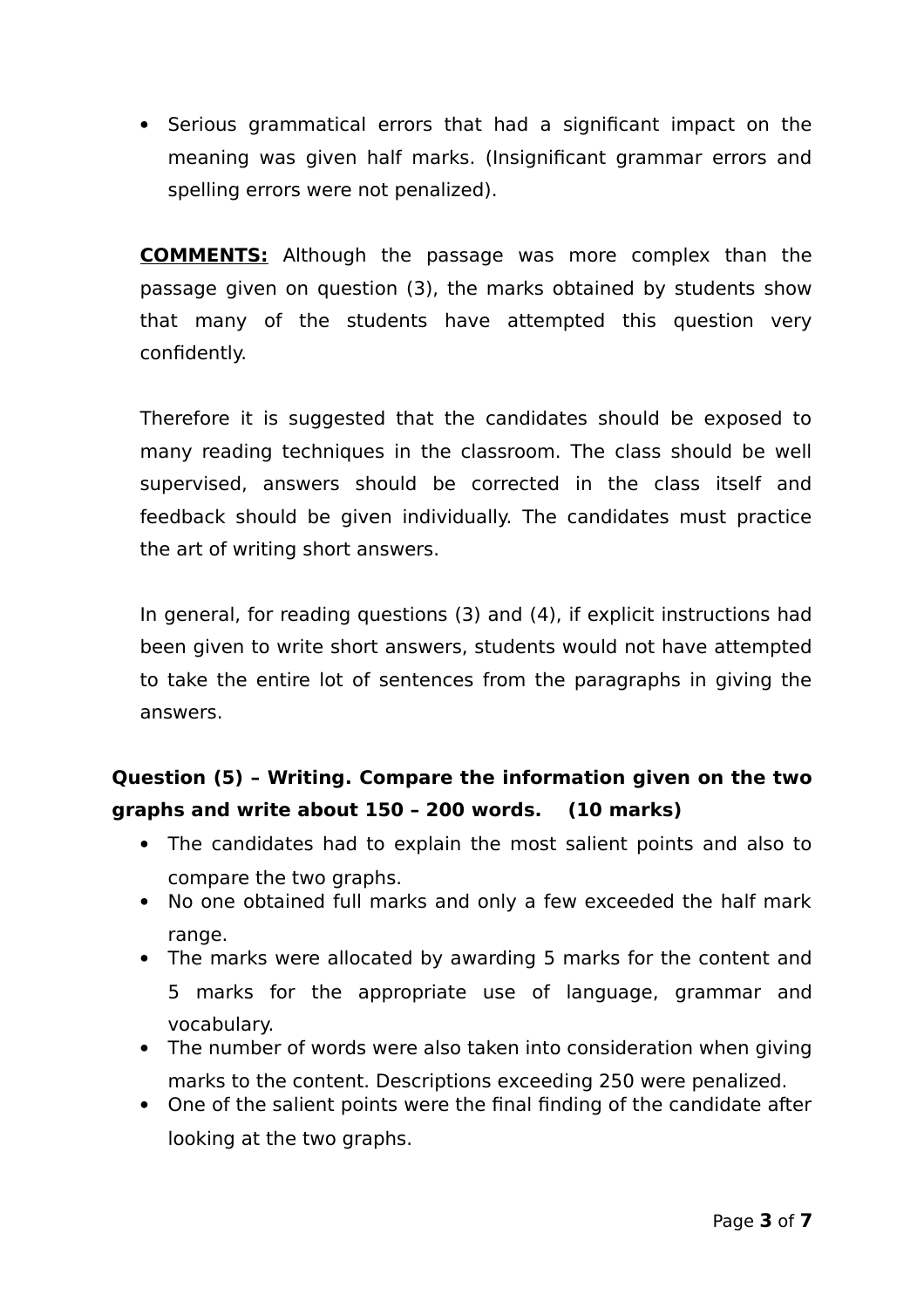- Almost all of the students had attempted to answer this question but it was noticed that the use of the required vocabulary was very low.
- Candidates who were able to write in a very formal manner with the use of appropriate vocabulary gained more marks and this is higher compared to student performances during the last exam held in September 2015.

**COMMENTS:** The candidates should be given more experience in answering this kind of questions in the classroom, even asking them to make an oral presentation will be very beneficial.

The number of words written should also be stressed as they should be able to give everything in a nut shell. Candidates should be more familiar with the technical jargon, the appropriate spelling and the correct use of them. Many candidates had used the word 'fluctuations', whereas the graphs did not show any.

### **Question (6) – Writing. A formal letter of apology. (8 marks)**

- The points that should be included in the letter were given  $\frac{1}{2}$  mark each and ½ marks was added if the candidate had given the correct idea as this particular writing activity is a guided one.
- The format of the letter was given 1 mark and both block and semiblock had been used by candidates which was not penalized. 5 marks were allocated for the use of appropriate language.

**COMMENTS:** In order for candidates to gain higher marks they should be constantly guided by the teacher in the classroom. As this question is fairly common, extra effort should be put in making the students to obtain full marks for this question.

Practice of sentence patterns and the vocabulary needed to write formal letters should be taught in the classroom.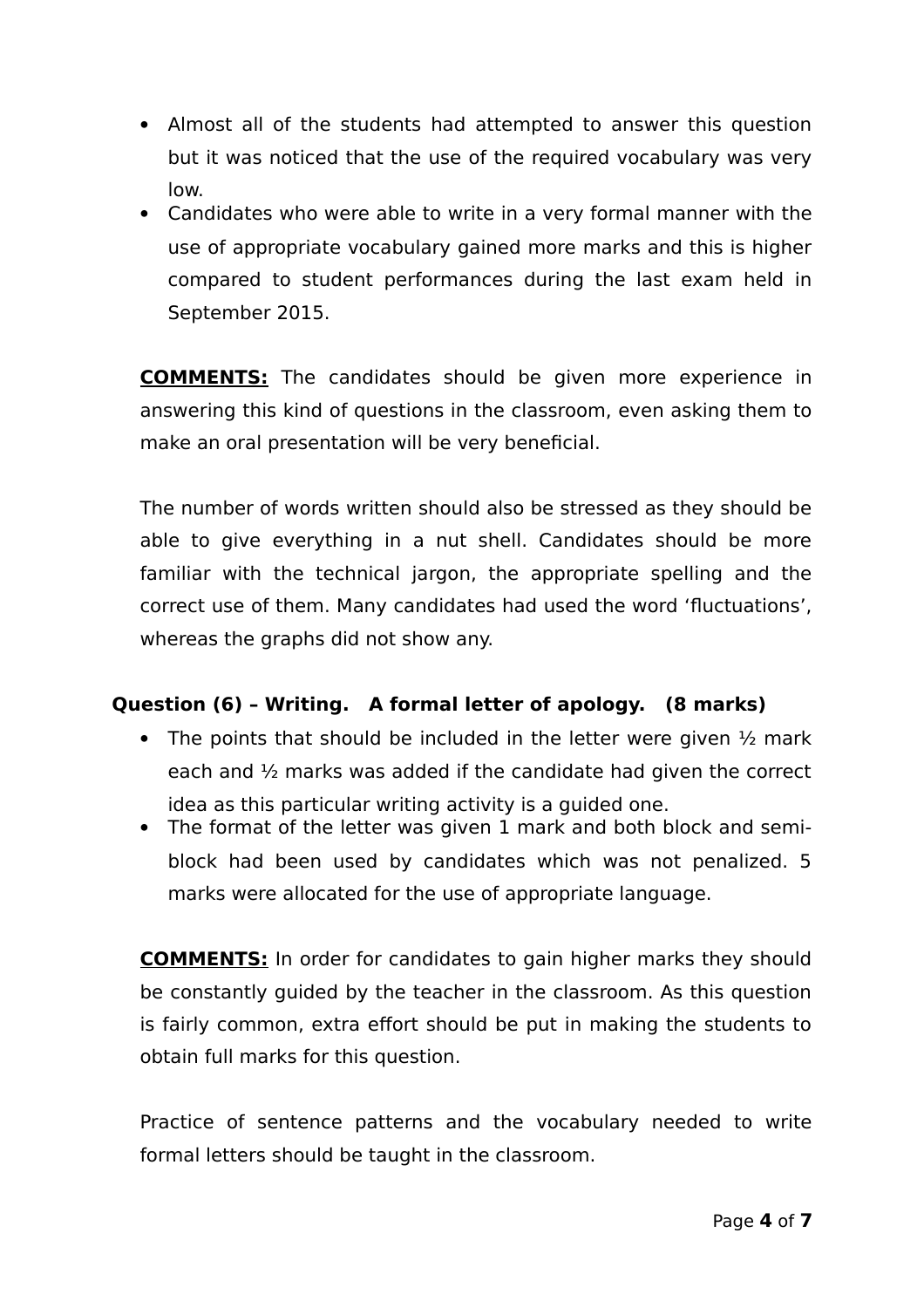## **Question (7) – Writing. Read the passage and summarize the article. (10 marks)**

- Many candidates were able to understand the context and all had written the summary when compared to student performances in the exam held in September 2015.
- 5 marks each were allocated both for Content and Style. In order to score full marks for Contents, the candidate should obtain at least 3 marks for the Style section.
- Almost all candidates had attempted but no one obtained full marks.

**COMMENTS:** The paragraph has the right relevant standard for the candidates.It seems that the candidates had been taught to write the summary in class but they lack practice.

#### **Question (8) – Writing. Report Writing. (10 marks)**

 2 marks given for structure, 4 marks for Content and 4 marks for Language.

**COMMENTS:** Many candidates had not done the activity successfully and it showed that they needed more practice in answering this type of questions and the time given is also restricted for them to think and construct a report.

It showed that they did not know the structure or the use of the vocabulary. For e.g. some had started the report with the introduction followed by recommendations and then the findings. Many failed to get even 1 ½ marks for the structure.

### **Question (9) – Listening. (5 marks)**

 Many candidates were successful in obtaining 3 - 4 marks. Some students were successful in obtaining 5 full marks.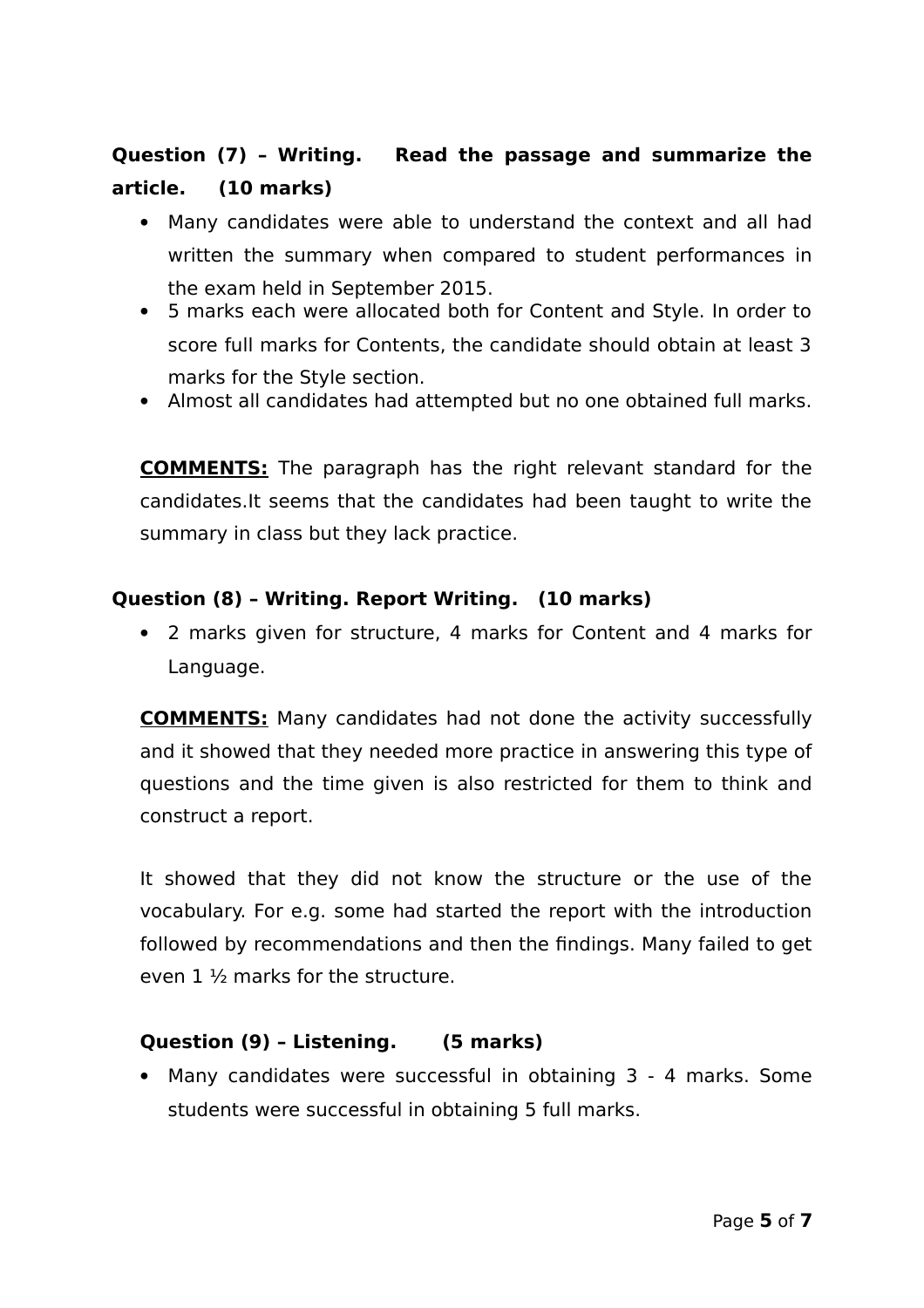**COMMENTS:** It was obvious that candidates were weak in their listening ability. When comparing the overall performance of candidates, it was observed that students who did well in Listening scored low marks in writing and reading questions while those who got high marks for writing and reading got low marks in listening.

Thus, all these skills should be equally stressed in the class. Candidates should be made to understand that listening is one of the main language skills that have to be improved.

### **Question (10) – Listening. (10 marks)**

- Many candidates were able to get more than half marks for this question.
- Some of the candidates couldn't score marks because they messed up with the numbers although they have captured the correct word.
- Also, it seemed that the candidates had difficulty to figuring out which question required a three word answer.
- Candidates were not penalized for simple spelling mistakes that did not impede meaning as this was a listening question.

**COMMENTS:** Candidates should have more experience to listen and find required information to fill in the blanks. They should also be given the number of blanks according to the number of words required in the answer. In that way they would be able to listen to the number of words that they need to fill in the blanks and answer better.

There should not be two or three options for this type of listening activities. There should be only one answer for listening questions. Thus, the candidates would be able to listen to that particular word.

### **GENERAL COMMENTS:**